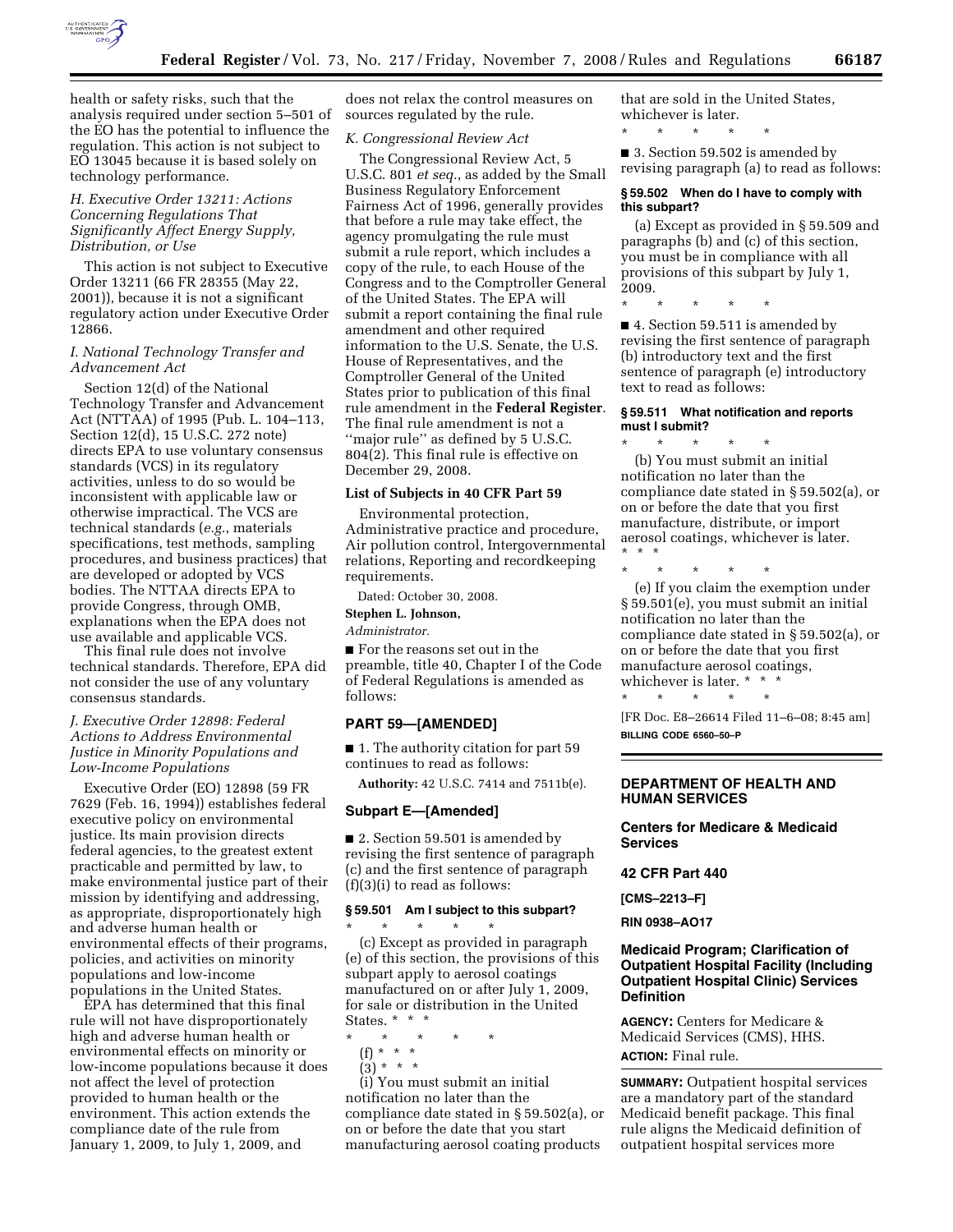closely to the Medicare definition in order to: Improve the functionality of the applicable upper payment limits (which are based on a comparison to Medicare payments for the same services), provide more transparency in determining available hospital coverage in any State, and generally clarify the scope of services for which Federal financial participation (FFP) is available under the outpatient hospital services benefit category.

**DATES:** *Effective Date:* These regulations are effective December 8, 2008.

# **FOR FURTHER INFORMATION CONTACT:**

Jeremy Silanskis, (410) 786–1592.

# **SUPPLEMENTARY INFORMATION:**

# **I. Background**

# *A. Definition of Outpatient Hospital Services*

Section 1905(a)(2)(A) of the Social Security Act (the Act) lists outpatient hospital services as a benefit that can be covered under a State Medicaid program, and it is a mandatory benefit for most eligible Medicaid populations under sections 1902(a)(10)(A) and  $1902(a)(10)(C)(iv)$  of the Act. Though the statute does not provide a definition for these services, federal regulations at 42 CFR 440.20 were established to define: An outpatient hospital service, the circumstances under which outpatient services are delivered, and qualifications for Medicaid outpatient hospital service providers.

As discussed in the proposed rule, the proposed changes would address ambiguity in the definition of outpatient hospital services which allowed for a high possibility of overlap between outpatient hospital facility services and other covered Medicaid benefits. CMS viewed the overlap in service definitions as problematic for several reasons. The broad definition of outpatient hospital services did not clearly limit the scope of the outpatient hospital service benefit to those services over which the outpatient hospital has oversight and control. The overlap could result in payment at the high levels customary for outpatient hospital facility services instead of at the lower levels associated with the other covered benefits. Also, the definition's ambiguity potentially allowed States to include services paid for under other Medicaid benefit categories in the State plan in the calculation for Medicaid and uncompensated care cost supplemental payments for outpatient hospital services. In addition, the definition was inconsistent with the applicable upper payment limit (UPL), which is based on the premise of some level of

comparability between the Medicare and Medicaid definitions of outpatient hospital and clinic services.

# *B. Calculation of Outpatient Hospital and Clinic Upper Payment Limits*

Regulations at 42 CFR 447.321 define the UPLs for Medicaid outpatient hospital and clinic services. The UPLs for outpatient hospital and clinic facilities are based on the amount that would be paid under Medicare payment principles. We proposed to clarify this standard by incorporating into the regulatory text guidance concerning the methods for demonstrating compliance with the UPLs.

In consideration of the Congressional moratorium on the proposed rule on Cost Limits for Governmentally-Operated Providers (the ''Government Provider Payment Rule''), published on January 18, 2007 (72 FR 2236), we are reserving action on the proposed provisions at § 447.321. We may consider publication of the UPL guidance at a future date. If the UPL guidance is published in the future, we will respond to the public comments concerning those regulatory clarifications at that time. Since this final rule only concerns changes to the outpatient hospital service definition, we have modified the title of the final regulation to read: Clarification of Outpatient Hospital Facility Services Definition.

# *C. Proposed Regulation*

CMS published a proposed rule in the **Federal Register** on September 28, 2007 (72 FR 55158), entitled ''Clarification of Outpatient Clinic and Hospital Facility Services Definition and Upper Payment Limit.'' We provided for a 30 day public comment period and received a total of 333 timely comments from States, local government, providers, and health care associations. Brief summaries for each proposed provision, a summary of the public comments we received, and our responses to comments, are set forth below.

#### **II. Provisions of the Proposed Rule and Response to Comments**

#### *General Comments*

*Comment:* A substantial number of commenters urged CMS to withdraw the proposed rule. They stated the regulatory changes are in violation with the Congressional Moratorium passed as part of the Troop Readiness, Veterans' Care, Katrina Recovery, and Iraq Accountability Appropriations Act of 2007. Nearly all of the comments concerning a violation of the moratorium focused on: The exclusion

of graduate medical education costs and payment in the outpatient upper payment limit calculation, and the inclusion of certain terminology and citations in the proposed rule that were a part of the proposed rule on Cost Limits for Governmentally-Operated Providers (the ''Government Provider Payment Rule''), published on January 18, 2007 (72 FR 2236) and the proposed rule for Medicaid Graduate Medical Education (the ''GME Rule'') published on May 23, 2007 (72 FR 28930).

*Response:* The proposed rule addressed completely different policy concerns from those published in the proposed Government Provider Payments Rule and the GME Rule. Those rules concern the amount of the permissible payment for government providers or for institutions offering graduate medical education, rather than the scope of the outpatient hospital benefit.

In our proposed rule, we integrated the proposed provisions in with the provisions of the Government Provider Payment Rule because that rule had been published in final form. Integrating this proposed rule with the provisions of the Government Provider Payment Rule misstated the existing regulatory framework. We regret any concern this may have caused.

Therefore, we are reserving action on the proposed clarifications to the outpatient hospital and clinic upper payment limits at 42 CFR 447.321. We may address these provisions at a future date, at which time we will respond to the public comments we received concerning the payment limit clarifications.

*Comment:* A number of commenters asserted that the rule did more than clarify ambiguous regulatory language and formalize existing CMS policy. Many commenters stated that the proposed regulation was unwarranted and poor public policy. One commenter opined that ''CMS has (not) adequately demonstrated the need for the proposed changes to the regulations regarding the definition of outpatient hospital services.'' Another commenter stated: ''The proposed regulatory changes seem arbitrary, not developed with care and not fulfilling CMS's own purposes.'' Still, an additional commenter stated that the rule ''is neither transparent nor clarifying.'' Many commenters stated that the rule was not a minor clarification of CMS policy.

*Response:* As discussed in the proposed rule, the purpose of the regulation is to establish consistency between the definition of Medicaid outpatient hospital services and the applicable upper payment limit for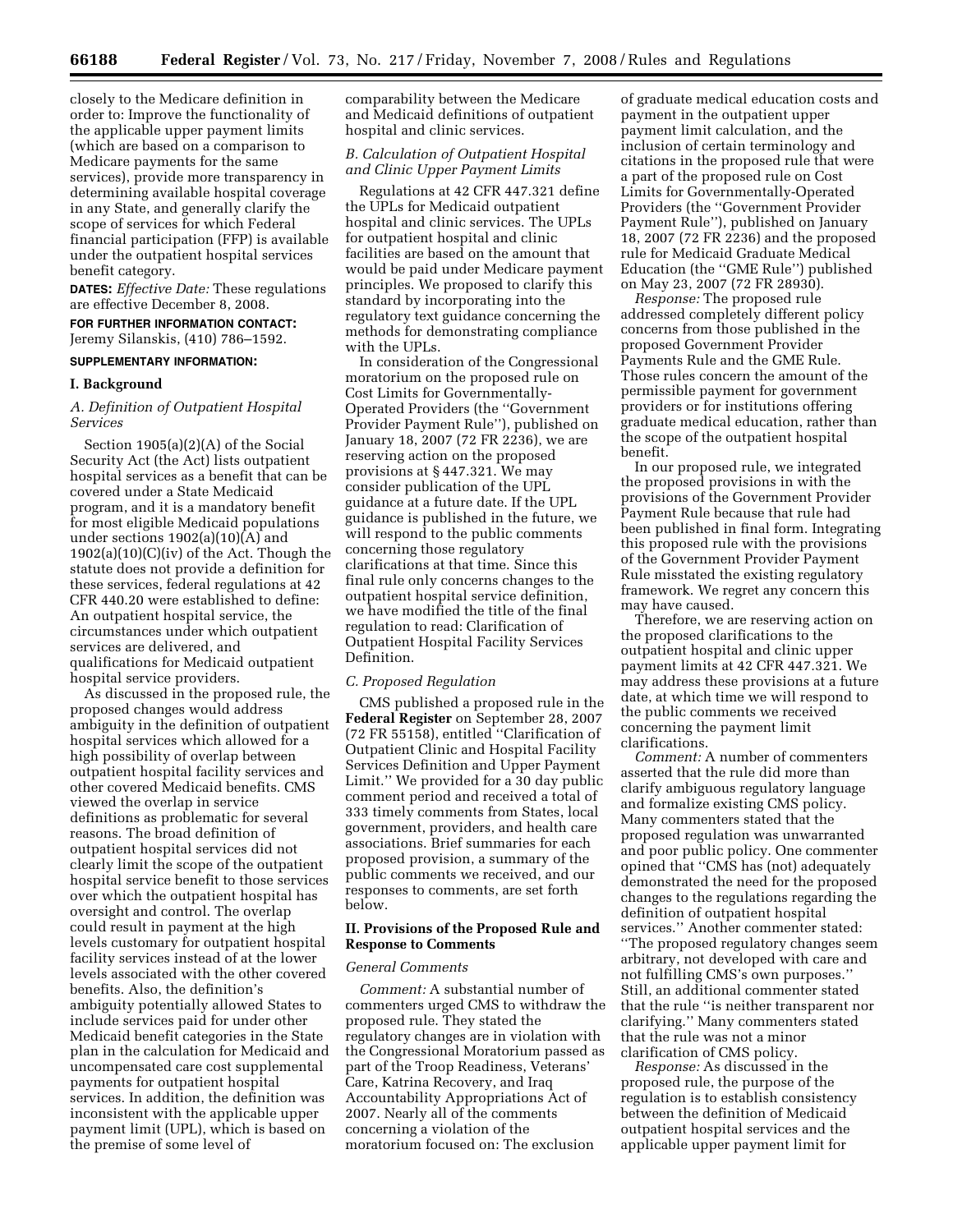those services, to provide more transparency in determining available hospital coverage in any State, and to generally clarify the scope of services for which Federal financial participation (FFP) is available under the outpatient hospital services benefit category.

For example, in our review of State plan amendments, we found that one State was including numerous services defined under other Medicaid benefit categories and non-Medicaid covered services within the Medicaid outpatient hospital benefit category. Some or all of these services were provided in settings that did not involve the high overhead costs of a hospital facility. The State's apparent purpose in defining the services as part of the outpatient hospital services benefit was to include the services in the calculation of the outpatient hospital upper payment limit, in order to justify targeted supplemental payments to hospitals that would otherwise violate applicable upper payment limits.

We are concerned that such arrangements increase the outpatient hospital upper payment limit without any justification based on any increased cost or service levels, and thus is not consistent with efficient and effective management of a Medicaid program.

This regulation will clarify that such arrangements, in which higher payments are not justified by increased costs or service levels, are not permitted. Therefore, we respectfully disagree that the regulation does not provide additional clarification or that the proposed changes are arbitrary.

*Comment:* One commenter requested that CMS ''clarify what UPL, if any, applies to each service that is provided in hospital outpatient facilities, but which would not be within the scope of the definition of outpatient hospital services under 42 CFR 440.20.''

*Response:* The regulations at 42 CFR recognize facility services provided to outpatients in outpatient hospital and clinic setting. As of the publication of this final regulation, there are no upper payment limits for non-institutional practitioner services defined in regulation. As with any rate methodology, payments for other noninstitutional services must comply with section 1902(a)(30)(A) of the Act, which requires that State plans have methods and procedures to assure that payments are consistent with economy, efficiency and quality of care. To establish such compliance, CMS may ask a State to explain a reasonable basis for its rates. Within the scope of 1902(a)(30)(A), CMS allows States to determine payment rate methodologies for non-institutional

practitioner services consistent with regulations at 42 CFR 430.10 and 447.204.

*Comment:* One commenter requested that CMS clarify how a State should account in its UPL calculation for mandatory outpatient hospital services that are not covered by Medicare as outpatient hospital services, or are specified in Medicaid regulations as a separate State Plan category of service. The commenter was under the impression that such services could be required outpatient hospital services pursuant to current 42 CFR 440.20(a)(4) (which would be moved to 42 CFR 440.20(a)(5) under this rule).

*Response:* The provisions at 42 CFR 440.20(a)(5) are generally intended to provide States with the discretion to limit the outpatient hospital service definition to exclude services that are not typically provided in hospitals within the State. We do not interpret this section of the regulation to expand the available scope of services beyond those recognized under the Medicare outpatient prospective payment system or paid by Medicare as an outpatient hospital services under an alternative payment methodology. Instead, the provision allows States to define the benefit category to exclude services that are not typically provided in hospitals within the State.

*Comment:* One comment supported implementing the proposal into a final regulation and offered that ''using consistent definitions across these programs helps to simplify a very complex array of regulations and pricing policies.''

*Response:* We thank the commenter for supporting the provisions of the proposed regulation.

#### *Outpatient Hospital Service Definition*

We proposed to define Medicaid outpatient hospital services at 42 CFR 440.20 to include those services recognized under the Medicare outpatient prospective payment system (defined under 42 CFR 419.2(b)) and those services paid by Medicare as an outpatient hospital service under an alternate payment methodology. Further, we have proposed to limit the definition to exclude services that are covered and reimbursed under the scope of another Medicaid service category under the Medicaid State plan and required that services be furnished by an outpatient hospital facility or a department of an outpatient hospital as described at 42 CFR 413.65.

*Comment:* Several commenters stated that the proposed rule eliminates hospital overhead from many hospital and ambulatory services. Further, a

number of commenters noted that the rule discourages safety net providers from providing community-based primary and preventive ambulatory care services that improve community health and reduce future health care costs.

*Response:* This rule would not have such effects. There is nothing in this rule that precludes States from paying for community-based primary and preventive ambulatory care services at rates that fully account for costs to provide such services. This rule would, however, provide for greater transparency in paying for such costs because the payments would be made directly on a fee-for-service basis rather than indirectly through complex facility or supplemental payment programs. As a result, it will be easier to compare the cost-effectiveness of different providers.

In other words, while this regulation would require that States distinctly reimburse hospitals for the facility expenses and separately reimburse for the practitioners who provide the Medicaid services within the facility, it would not eliminate any Medicaid benefit category, place reimbursement restrictions on those categories, or alter the qualifications that must be met to provide a Medicaid covered service. Any non-institutional Medicaid service covered under a State's plan may continue to be provided in a safety-net hospital, a clinic, or other noninstitutional setting by a service practitioner who meets the provider qualifications for the service set forth in the State plan.

Further, under section 1902(a)(32) of the Act, the hospital may collect payment on behalf of the practitioner if the practitioner is required to turn over the Medicaid fee on condition of employment or a contractual arrangement.

*Comment:* Many commenters questioned whether the Medicare definition included in the proposed regulation considers the role of the Medicaid program in providing services to other populations. Commenters noted that the Medicare and Medicaid programs are different in both scope and the populations that they serve. In addition, the commenters pointed out that Medicare is a Federal program with national standards, whereas Medicaid is a State/Federal partnership with programmatic variations among the States. One commenter cited examples of services provided to children that are not covered under the Medicare programs, such as: Dental and vision services, annual check-ups, and immunizations. By restricting the scope of Medicaid services to those covered under Medicare, the commenter stated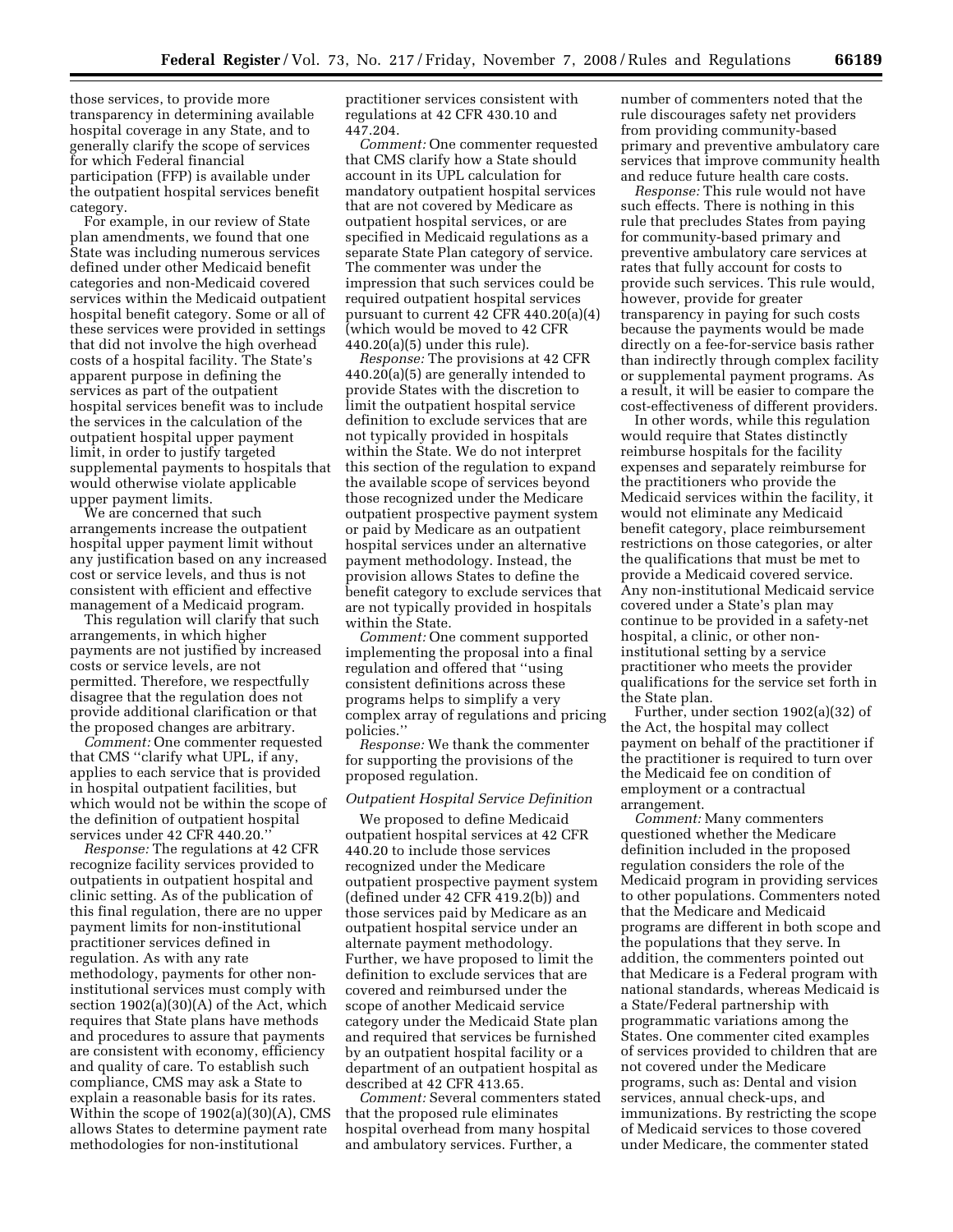that CMS would be lowering the reimbursement for these important services that hospitals provide to children insured by Medicaid, which fall below the cost of care. The commenter suggested that CMS delay implementation of the regulation and review the potential impact of the regulation on Medicaid eligible children and the providers that serve them.

*Response:* We believe that the difference in populations served by Medicare and Medicaid has no impact on the nature and scope of outpatient hospital facility services recognized by Medicare under OPPS or an alternate fee schedule. We note that Medicare covers individuals under the age of 65 with disabilities and that the Medicare program recognizes procedures for a wide array of services that are not unique to individuals over age 65. We have examined the Medicare payment systems and are unable to identify hospital facility costs that are not recognized by the Medicare program that would be unique to children or other populations that are not covered under the Medicare program.

To the extent that there are such services, however, we interpret the phrase ''would be included'' at 42 CFR 440.20(a)(4) of this rule to include services that are not actually paid by Medicare under OPPS or an alternate payment methodology, but that would be paid under those methodologies if furnished to a Medicare beneficiary.

This is consistent with the goal of this regulation, which is to limit the scope of Medicaid State plan outpatient facility services to the type and scope of services that are generally recognized as actual hospital services. We believe that the outpatient services described in the proposed regulation represent the full and appropriate scope of services provided in outpatient hospital settings. The services mentioned in the comments are covered under other, distinct Medicaid service definitions. These services may continue to be provided and reimbursed by Medicaid within hospital settings under the coverage policies and reimbursement methodologies defined by States specific to those services.

*Comment:* Several of the commenters stated that under the Medicare program, physical therapy is recognized as a separate benefit and the service providers are qualified to provide services without physician supervision. Under the Medicaid program, these commenters urged, many States exclusively offer physical therapy services within outpatient hospitals under the outpatient hospital benefit category.

*Response:* The proposed regulation allows for services that are not covered under another Medical Assistance benefit category under the State plan to be included as part of the outpatient hospital facility benefit if the services are recognized under the Medicare OPPS or paid as outpatient hospital services under an alternate fee schedule. Therefore, if a State chooses to only cover and pay for these services as part of the outpatient hospital benefit and the services are recognized under the Medicare OPPS or paid as outpatient hospital services under an alternate fee schedule, the services may be part of the outpatient hospital Medicaid definition. However, if the services are covered as a non-institutional practitioner service under a separate benefit category, the State must pay for those services under the reimbursement methodology specific to that benefit category and may not define the services in the State plan as outpatient hospital facility services. Regardless, physical therapy services may continue to be paid under the Medicaid program in outpatient hospital settings.

*Comment:* One commenter stated that free-standing outpatient rehabilitation facilities should be treated as outpatient hospitals and not be recognized as clinics. This commenter explained that, regardless of the setting, outpatient services should be paid the same reimbursement rate.

*Response:* This regulation does not alter the requirements for participation in the Medicaid program as an outpatient hospital facility. For purposes of the Medicaid program, the regulation continues to require that a facility be licensed or formally approved as a hospital by an officially designated authority for State standard-setting and meet the requirements for participation in Medicare as a hospital. Moreover, this regulation does not preclude a State from establishing identical payment rates for outpatient rehabilitation services whether furnished in an outpatient hospital setting or in a nonhospital clinic setting. Indeed, this regulation would encourage this practice because rehabilitation services that are covered under a non-hospital benefit category would be considered to be in that benefit category rather than an outpatient hospital service.

*Comment:* One commenter stated that 8000 or more students will be negatively impacted by the proposed rule changes. The commenter suggested that the reimbursement dollars for outpatient hospital services should be used to fund services in schools.

*Response:* We respectfully disagree. Under Title XIX of the Social Security Act, specific services are listed as coverable under the Medicaid program. The outpatient hospital benefit category recognizes the unique nature of services furnished by an outpatient hospital facility. Services furnished in schools or other non-hospital settings, or by nonhospital practitioners, can still be covered under other benefit categories.

Therefore, this regulation does not prohibit States from covering services provided in schools under Medicaid benefit categories. Rather, the regulation would define services that may be covered under the outpatient hospital services benefit under a Medicaid State plan to focus on those services unique to an outpatient hospital.

Further, federal Medicaid funds are not specifically allocated to outpatient hospital services, and thus a shift in coverage from one benefit category to another would not necessarily affect available funding for any particular service. In other words, this rule would not divert federal funding from schools. Federal funding is available to match State or local non-federal expenditures for covered Medicaid services in accordance with a State's federal medical assistance percentage and the reimbursement methodology described in the State's approved Medicaid plan.

*Comment:* A commenter requested clarification of the impact on the provision of rehabilitation services in outpatient settings. The commenter noted that this impact could affect services in State psychiatric hospitals for patients over 64 and undermine progress on the President's New Freedom Initiative.

*Response:* The regulation clarifies the scope of outpatient hospital facility services that are eligible for federal financial participation. To the extent that rehabilitative services are recognized under the Medicare outpatient prospective payment system or an alternate fee schedule for outpatient hospital services and are not defined in a State's Medicaid plan under another Medicaid benefit, the services may remain under the outpatient hospital benefit category. We note that the psychiatric hospitals in question are typically inpatient facilities, usually with little or no outpatient volume. These institutions provide care to Medicaid inpatients under a separate Medicaid benefit category for inpatient hospital services that would not be affected by this rule.

*Comment:* One commenter suggested that the regulation could result in noncoverage of certain pathology services. This commenter recommended that a special provision be included in the regulation to allow pathology services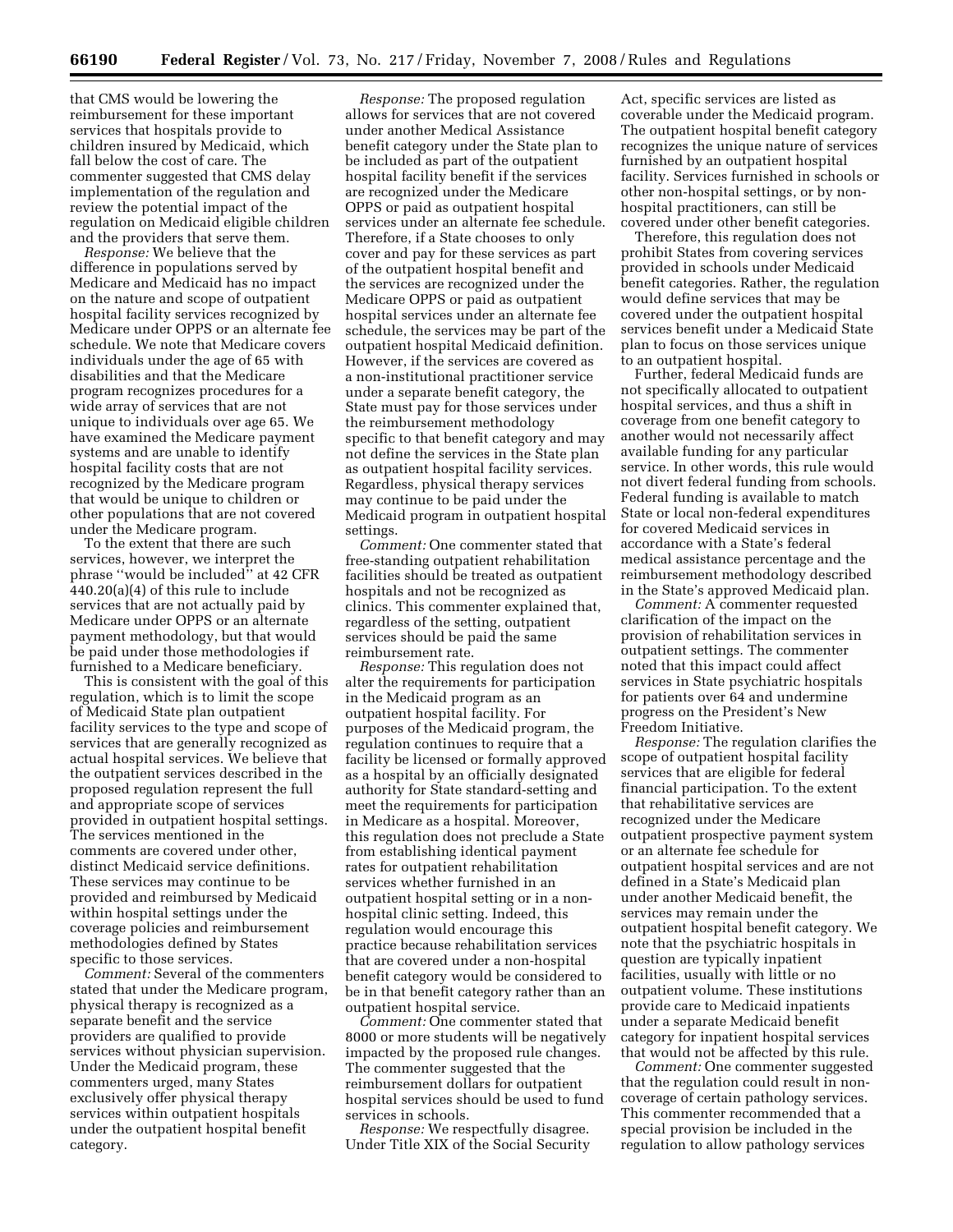provided by outpatient hospitals to be reimbursed under the outpatient hospital benefit category using the appropriate State plan fee schedule.

*Response:* The intention of the regulation is to appropriately recognize the unique nature of outpatient hospital services. Pathology services are typically delivered by physicians and in some instances are an integral part of a hospital service. To the extent that the pathology services in question are recognized under the Medicare outpatient prospective payment system or an alternate Medicare fee schedule for outpatient hospital services and are not defined in a State's Medicaid plan under another Medicaid benefit, the services may be included by the State under the outpatient hospital benefit category. To the extent that the services would be covered by the State plan under the physician services benefit, they should not be included in the Medicaid outpatient hospital services benefit.

*Comment:* A commenter requested that CMS include a provision in the final rule that would allow reimbursement of clinical diagnostic lab services as an outpatient hospital services as long as there is not duplicative payment for the services. The commenter noted that CMS should make clear that outpatient hospitals and free-standing clinics may continue to receive payment for these services.

*Response:* We did not accept this comment because we believe it is more consistent with statutory requirements for clinical diagnostic laboratory services to be claimed under the Medicaid benefit category for laboratory services. Laboratory services are a mandatory benefit category, and thus the services would remain covered even though not included as outpatient hospital services. Only when reported separately can CMS and States ensure consistency with the unique requirements applicable to laboratory services. Laboratories are subject to a different regulatory review than outpatient hospitals, under the Clinical Laboratory Improvement Amendments of 1988 (CLIA), Public Law 100–578, implemented in part by regulations at 42 CFR part 493. Moreover, section 1903(i) of the Act limits Medicaid reimbursement for clinical diagnostic laboratory services to the amount of the Medicare fee schedule for the services on a per test basis. Implementation of these provisions will be improved by ensuring that laboratory services are claimed under the benefit category specifically for such services.

*Comment:* One commenter stated that excluding rehabilitative, school-based

and practitioner services from the definition of outpatient hospital services cuts funding and the availability of services.

*Response:* As previously explained, federal Medicaid funds are not specifically allocated to outpatient hospital services. The Centers for Medicare and Medicaid Services matches expenditures for covered Medicaid services in accordance with a State's federal medical assistance percentage and the reimbursement methodology described in the State's Medicaid plan. The purpose of the regulation is to define the scope of outpatient hospital services unique to the outpatient hospital setting and for which a hospital may receive a facility payment, and not to limit the availability of services under other benefit categories. The above services are provided by Medicaid qualified professionals and are reimbursed on a fee-for-service basis regardless of the setting in which the services are performed.

*Comment:* One commenter stated that CMS's decision to eliminate reimbursement for Medicaid services covered in the State Plan is not consistent with the Medicaid statute.

*Response:* The regulation does not eliminate any Medicaid benefit category recognized under the Social Security Act or the settings in which those services may be rendered. By clarifying the scope of outpatient hospital facility services available for Federal financial participation, CMS intends to recognize the nature of services that are uniquely furnished by outpatient hospitals, including the high overhead facility costs associated with such services. At the same time, we do not believe it is effective and efficient to include other services that do not have those unique characteristics in the outpatient hospital services benefit category. These other services are more appropriately included in other benefit categories, and paid at rates warranted by the nature of the service regardless of the setting. Thus, we believe that this rule is consistent with the Medicaid statute and CMS's charge to preserve the fiscal integrity of the program.

*Comment:* One commenter stated that the definition of Medicare criteria for ''provider-based status'' is a complicated standard. The commenter suggested that some hospitals that have the authority to claim a facility fee under the preceding Medicaid rules would only receive payments for professional services under the proposed rule.

*Response:* The intention of the regulation is to recognize the high

facility overhead expenses that are associated with the delivery of services unique to an outpatient hospital or a department of an outpatient hospital that, according to 42 CFR 413.65, ''is either created by, or acquired by, a main provider for the purpose of furnishing health care services of the same type as those furnished by the main provider under the name, ownership, and financial and administrative control of the main provider.'' The commenter is correct in that only a provider-based entity that is providing outpatient hospital services as defined under the regulation may receive Medicaid payment under the outpatient hospital benefit category.

This final regulation would not permit Medicaid payment under the outpatient hospital service benefit for services furnished in settings that are not within the scope of the certified hospital, even if the setting is owned by the hospital and provider-based. In other words, the services must be furnished by the main hospital or the department of the hospital (a providerbased entity furnishing the same type of care as the hospital). However, States may cover and pay for such a service under other appropriate State plan benefit categories.

*Comment:* One commenter stated that excluding physician, physical, occupational and speech therapy, clinical diagnostic laboratory services, ambulance services, durable medical equipment and outpatient audiology services from the definition of outpatient hospital services does not represent the reality of the scope of care provided in hospital settings. The commenter notes that CMS did not demonstrate that access to these services is available in the community and outside of a hospital outpatient department.

*Response:* We are not discouraging hospitals from providing primary and preventive care services in hospital settings. The proposed rule makes a distinction between outpatient services that are billed by a recognized hospital facility in which services are furnished and those billed by physicians and other professionals. Under Medicaid, States generally pay a fee schedule rate for physician and other professional services and a separate rate to hospitals providing outpatient services. Physicians and other professionals cited in the example, who provide services in a hospital facility, will be reimbursed at the professional rate.

*Comment:* One commenter noted that overlap in Medicaid service categories is a long-standing Medicaid policy and cited a CMS response to comments on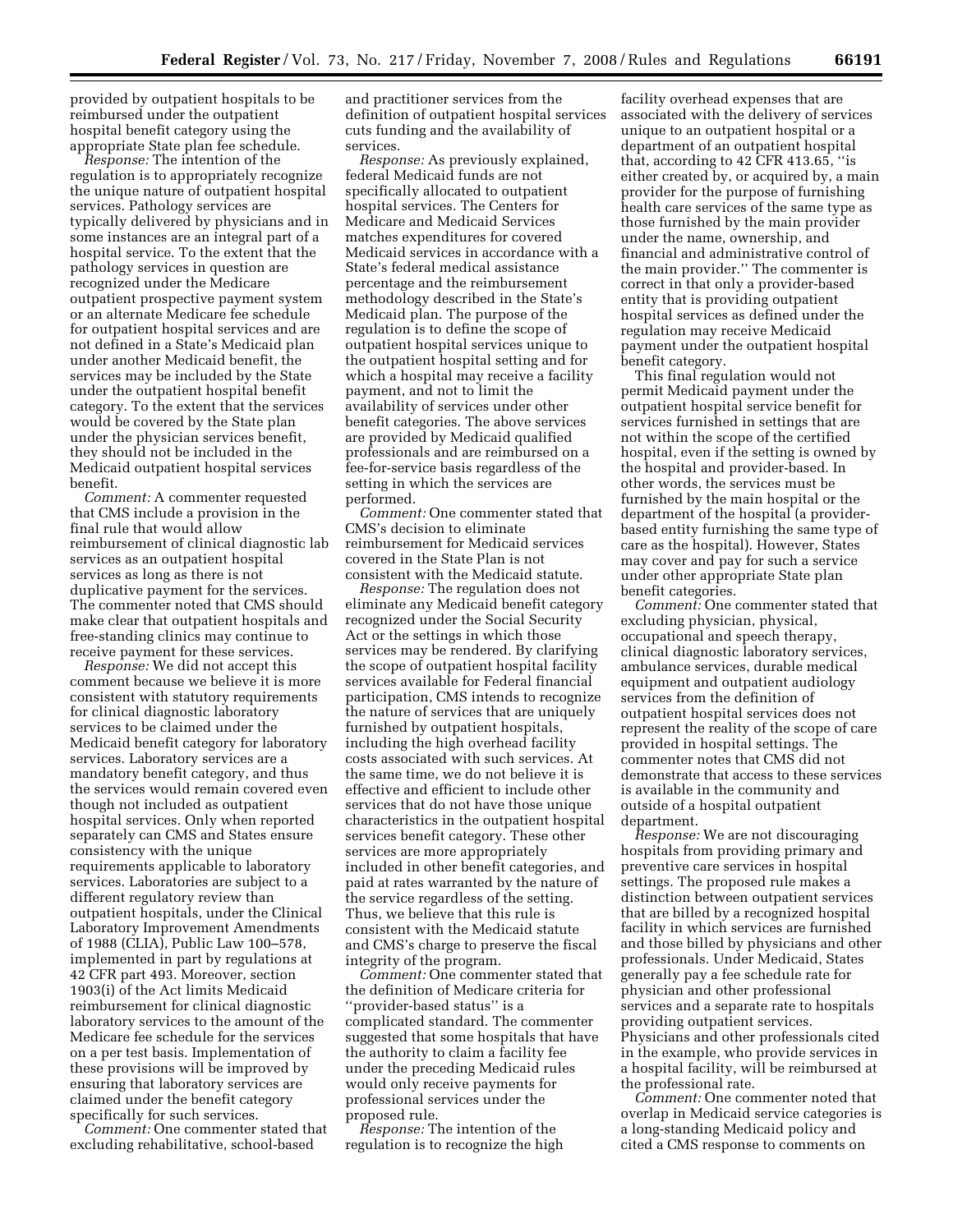a nurse-midwife regulation: ''While we view each category of service as separate and distinct, the categories are not mutually exclusive. Some services \* \* \* can be classified in more than one category. It is also possible that a service provided may meet the requirements under one category and not another even though, as a general rule, the service could be classified under either category. The specific circumstances under which a service is provided and how the provider bills for the service determines how the service is categorized and which regulatory requirements apply.''

*Response:* Through this regulation, we are seeking to clearly distinguish between services unique to an outpatient hospital facility and services of practitioners to permit targeting of coverage and payment. The regulation would assist in avoiding duplicative or excessive payments that could result from the overlap of the outpatient hospital service definition and a professional service definition.

*Comment:* A commenter stated that by ''limiting the locations where services may be provided and requiring separation of professional and other charges, the proposed regulation will result in the reduction of the quality of care provided to consumers,'' particularly any aspects of care for behavioral health clients who require services in settings outside the walls of the clinic and require professional and non-professional efforts which address aspects of behavioral health problems that are not directly treatment of the client. Further, the commenter noted that providing the services outside of the clinic historically allowed for a high quality of care.

*Response:* As previously stated, the intention of the regulation is not to limit or prescribe the location where a Medicaid service may be rendered. Any qualified Medicaid provider may render a Medicaid covered service in a noninstitutional setting, including a hospital. The regulation does not impact the definition of a clinic service (42 CFR 440.90). A behavioral health client who is Medicaid eligible may receive a service, from a qualified Medicaid provider, defined under the State plan within a clinic or in the community. We do not understand the comment that professional and non-professional efforts may be required to provide Medicaid services to an individual because only a Medicaid qualified provider may render and receive payment for a non-institutional professional service.

*Comment:* A commenter noted that the proposed rule change does not

define the terms "traditional," "nontraditional,'' ''facility services,'' or ''nonfacility services.''

*Response:* In issuing this regulation, we have looked to the plain language of the statutory Medicaid benefit categories to distinguish between services uniquely furnished by an outpatient hospital facility and those furnished by individual practitioners or other providers. We note that both outpatient hospitals and clinics are eligible for facility payments, but they are included in the statute as separate benefit categories. When we used the terms ''traditional'' and ''non-traditional'' in the preamble, we meant to distinguish between those services generally recognized as outpatient hospital services.

As discussed in the proposed rule, we did not consider services to be appropriately included in the outpatient hospital services category solely for purposes of including those services in the outpatient hospital upper payment limit.

*Comment:* One commenter referenced CMS's comments in the 1983 revised definition of outpatient hospital services ''States would still be required to cover the other mandatory services (such as physician services) and some optional services when they are provided in the outpatient hospital setting \* \* \*'' The commenter argued that CMS is not concerned with an overlap in service definitions. Instead, the commenter contended, CMS's concern is with reimbursing hospitals higher rates for Medicaid services, such as physician services. The commenter maintained that the regulation represents new policy and not a simple clarification of the outpatient hospital service definition.

Further, the commenter stated that CMS's contention that the overlap in service definitions may not have been the intent of the Congress and that the Medicaid statute was enacted over forty years ago, yet CMS never took issue with varied payment rates in service setting or required consistent service definitions between Medicare and Medicaid.

*Response:* As previously discussed we are not restricting the settings in which Medicaid covered services may be provided to covered individuals by qualified Medicaid providers. The purpose of the regulation is to define the scope of outpatient hospital services unique to the outpatient hospital setting and for which a hospital may receive a facility payment, and not to limit the availability of outpatient services under other benefit categories. The rule does not prohibit the provision of any

covered Medicaid physician service in an outpatient setting.

The commenter is correct that CMS has not previously restricted State flexibility to include services under the outpatient hospital benefit, even when the sole purpose was to affect the outpatient hospital upper payment limit. This rule represents a new initiative to preserve the fiscal integrity of the Medicaid program.

We do not intend through this regulation to deny coverage of any Medicaid covered service to an individual eligible for Medicaid or deny payment to a qualified Medicaid provider. The provisions of this regulation help to ensure that coverage and payment under State plans will be consistent with economy, efficiency and quality of care.

*Comment:* A commenter cited services that are excluded from Medicare coverage that may be covered by a state under its Medicaid program: Dental services, vision care, foot care and immunizations. The commenter noted that these services are not paid by Medicare under the Outpatient Prospective Payment System (OPPS) or under an alternative payment methodology, and therefore would have to be excluded from hospital outpatient services for Medicaid purposes.

*Response:* As previously discussed, the services included in the comment are covered under a distinct Medicaid benefit category and would have specific provider qualifications, coverage provisions and payment policies. The services may continue to be provided to a Medicaid beneficiary in any non-institutional setting, including outpatient hospitals, by a qualified Medicaid provider. In addition, CMS allows States discretion in setting payment rates that meet the requirements of section 1902(a)(30)(A) of the Act and regulations at 42 CFR 430.10 and 447.204.

*Comment:* One commenter stated that Medicare does not recognize dental services under OPPS or an alternative payment methodology, whereas the service is a covered benefit under the Medicaid program. To be consistent with the Medicare program, the commenter suggested that CMS remove the statement that outpatient hospital services may be furnished ''by or under the direction of a dentist'' from the regulatory language.

*Response:* Medicare does recognize a number of dental procedures provided in hospital settings. In addition, the regulation does not prohibit the provision of a covered Medicaid dental procedure in an outpatient hospital. However, the regulation will require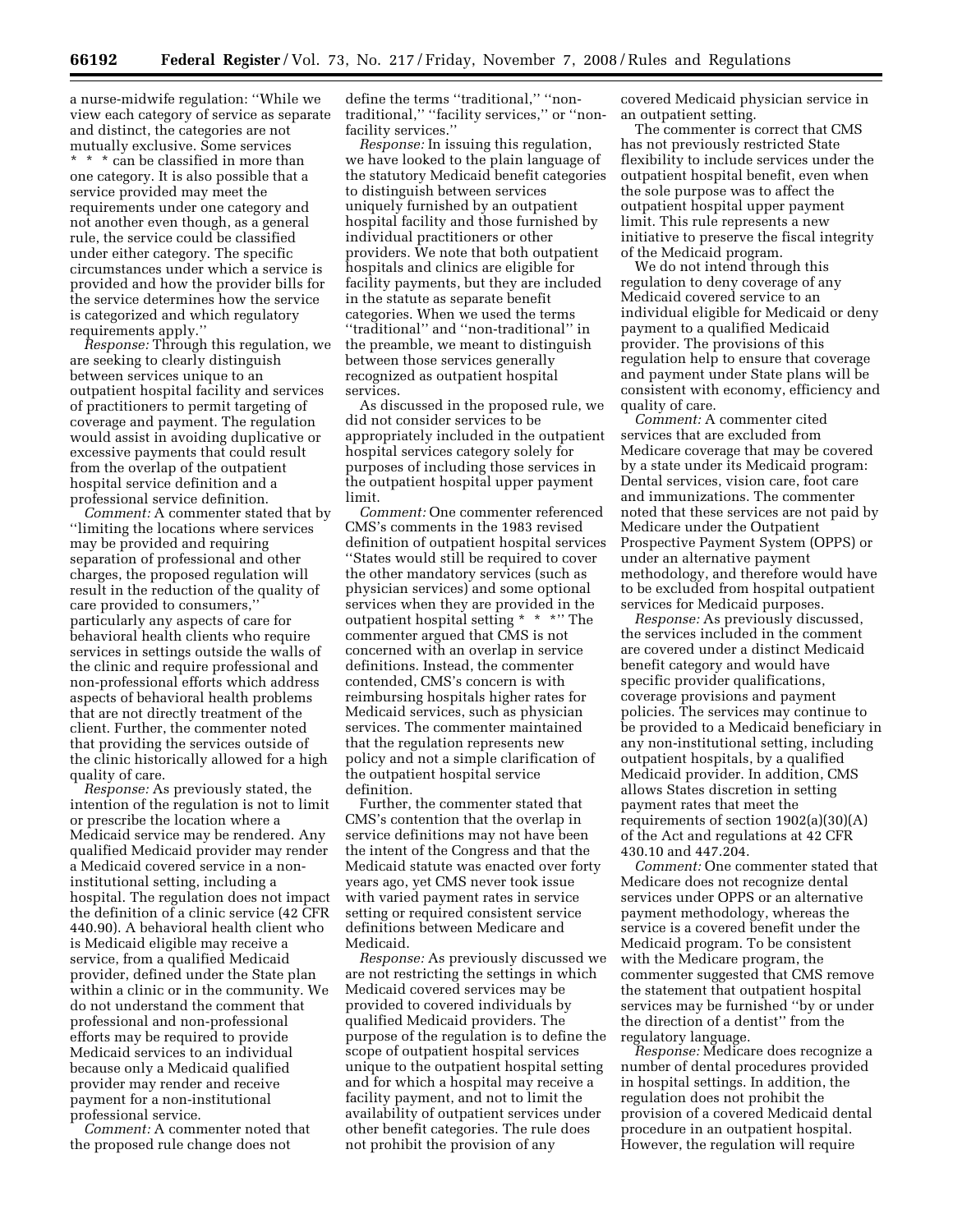that the payments for dental services be reimbursed under the Medicaid dental benefit category, which is distinct from the outpatient hospital benefit category. Again, States have discretion in setting payment rates for dental services within the authority of section 1902(a)(30)(A) of the Act and regulations at 42 CFR 430.10 and 447.204.

*Comment:* A commenter explained that the regulation may be at odds with State flexibility in establishing payment methodologies and rates, noting that one of CMS' rationales is to prevent States from paying higher rates in hospitals for the same services paid at lesser rates in other facilities. The commenter noted that CMS did not provide a basis that the services provided in the hospital setting are the same as services provided in other settings or a basis for paying the same amount regardless of the setting. The commenter stated that it is appropriate to pay hospitals higher amounts for services provided in hospital settings because of the higher costs associated with the hospital. Further, the commenter suggested that CMS is attempting to re-define the coverage rules for outpatient hospital services in order to place limitations on the payment for those services.

*Response:* We distinguish in this regulation between coverage of services that are uniquely furnished by an outpatient hospital and coverage of services furnished by practitioners or other providers. We do not understand the comment that services rendered by professionals, or qualified Medicaid practitioners, would be different in outpatient hospital settings than those provided by the same professional in a private practice or other community setting. But, if so, a State has flexibility to vary the payment rate for practitioner or other provider services furnished in an outpatient hospital setting.

As previously discussed, one impetus for this regulation was that the ambiguous coverage definition in the Medicaid regulations for outpatient hospital services allowed States to artificially increase the outpatient hospital upper payment limit and direct supplemental payments to a select group of hospitals. Therefore, to prevent this artificial inflation of the upper payment limit we must clarify the covered facility services that may be defined as part of the outpatient hospital benefit category and, thus, may be included in the applicable UPL calculation.

*Comment:* Several commenters noted that some hospitals treat the hospital facility payment as an all-inclusive rate and pay physicians furnishing services to hospital outpatients. These

commenters stated that the Medicare program recognizes this unique reimbursement methodology and waives requirements under OPPS for certain facilities.

*Response:* We considered whether it would be warranted to permit an exception for those facilities with a waiver of Medicare OPPS requirements. Since the purpose of this regulation is to align the definition of Medicaid outpatient hospital facility services with Medicare's definition, we interpret the phrases ''would be included, in the setting delivered'' and ''paid by Medicare as an outpatient hospital services under an alternate payment methodology'' at 42 CFR 440.20(a)(4) of this rule to recognize those hospitals that receive the exception to the OPPS requirements under the Medicaid definition. Therefore, States may define the outpatient benefit to include an exception for these hospitals, limited to the all-inclusive services that are recognized by Medicare. However, the State must furnish to CMS documentation that a hospital provider has received the Medicare exception and include a reasonable estimate of Medicare payment for the providers in the upper payment limit demonstration by using alternate data sources recognized by Medicare specifically for those providers.

*Comment:* Several commenters were concerned that moving reimbursable services out of outpatient hospital settings would reduce access to services. One commenter noted that Medicaid practitioner fees are inadequate and do not promote access of primary care outside of hospital-based physician practices. The commenter noted that most primary care physician practices within her state have converted to provider-based entities in order to receive higher payment rates.

*Response:* States have considerable flexibility under federal law to establish payment rates for Medicaid services that are sufficient to ensure access to services while meeting the requirements of section 1902(a)(30)(A) of the Act and regulations at 42 CFR 430.10 and 447.204. CMS does not have the authority to require States to increase payment rates for Medicaid services. The outpatient hospital benefit provides for coverage of those services unique to outpatient hospitals and payments can take into account the overhead costs in hospital settings. To the extent that providers are ''converting'' to providerbased entities with the sole intention of receiving increased reimbursement, we do not view this as an appropriate means of receiving higher

reimbursement under the Medicaid program.

*Comment:* Several commenters stated that CMS' concerns with duplicative payments were baseless because State claims processing systems screen for duplicative payments.

*Response:* The potential for duplicative payments is merely one reason for implementing this regulation. In addition, we are attempting to align the Medicaid definition of outpatient hospital services with the applicable UPL, provide transparency to the services covered under the benefit, and clarify the appropriate services under the benefit that may be claimed for federal financial participation.

*Comment:* One commenter stated that CMS did not present an adequate justification for the regulation and that State Plan Amendment reviews allow CMS to address the requirements authorized under the proposed rule.

*Response:* As discussed in the proposed regulation, the ambiguous definition of outpatient hospital services does not clearly prevent including in the benefit non-hospital facility services that would not be included in the benefit under the Medicare program. Therefore, we disagree that the provisions of the regulation may be carried out through State plan review.

*Comment:* One commenter stated that the intent of the Congress was to separate the Medicaid and Medicare program and not ''equate'' Medicaid services to Medicare.

*Response:* One purpose of this amendment is to align the Medicaid definition more closely to the Medicare definition in order to improve the functionality of the applicable upper payment limits under 42 CFR 447.321 (which are based on a comparison to Medicare payments for the same services), provide more transparency in determining available coverage in any State, and generally clarify the scope of services. While we understand the difference between the populations served under the Medicare and Medicaid programs, we believe that the services recognized under the Medicare OPPS and the alternate fee schedules for outpatient hospital services encompass outpatient hospital facility services that are typically provided to the general public.

*Comment:* Several commenters stated that the regulation is inconsistent and confusing because allowable services under the Medicaid State plan overlap with some of the services paid for under the Medicare OPPS. For instance, one commenter noted that OPPS pays for prosthetic devices, prosthetics, supplies, and orthotic devices, durable medical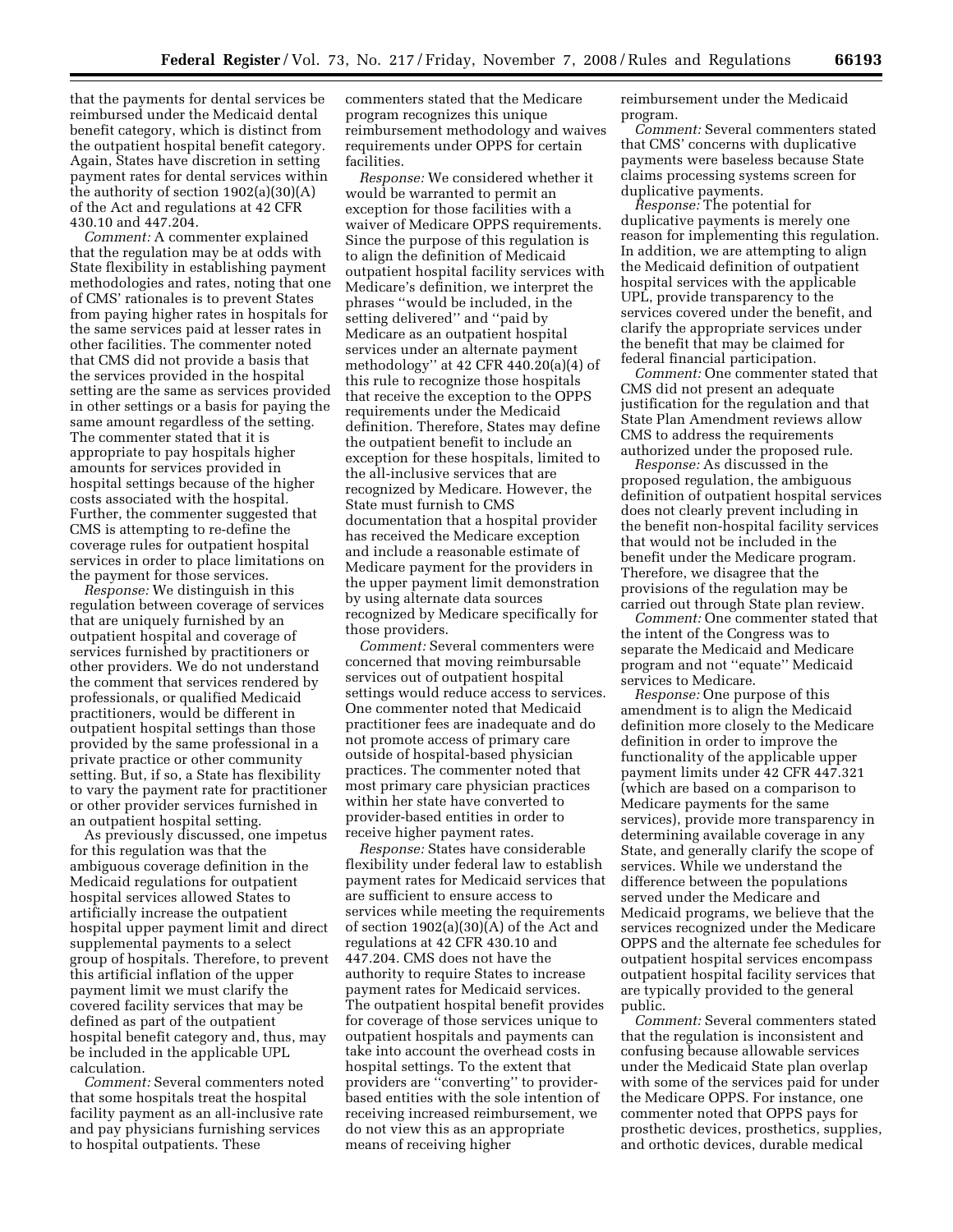equipment, and clinical diagnostic laboratory services and prosthetic devices and durable medical equipment are ''separate'' Medicaid State plan service categories.

In addition, the commenter remarked that OPPS coverage definition for prosthetics and DME are more restrictive than what is allowable under the Medicaid State plan. Several commenters requested that CMS specify whether as service covered under the Medicaid regulations as a separate State plan category of services is considered an outpatient hospital service when furnished in an outpatient hospital facility and included in OPPS. One commenter requested that CMS justify treating a service recognized under Medicare as a hospital service differently under the Medicaid program.

*Response:* As we indicated in the proposed rule, services provided under a distinct Medicaid benefit category will operate under the coverage and reimbursement provisions for those services under the Medicaid State plan. If a service is described under a separate benefit category in the State plan that service may still be provided in an outpatient hospital setting. Coverage and payment for that service will be governed by the relevant provisions in the State plan for the service, and any applicable federal restrictions. For example, clinical diagnostic laboratory services are subject to a statutory limit regardless of setting, described at section 1903(i) of the Act, up to the amount that Medicare pays on a per test basis. Further, outpatient DME under Medicaid is paid under the home health benefit, as medical equipment. There is a separate benefit category that includes prosthetic devices.

*Comment:* One commenter stated that 42 CFR 419.2(b) does not contain an allinclusive list of costs allowable within OPPS.

*Response:* In this rule, we allow coverage of all of the outpatient hospital services recognized under the Medicare OPPS or an alternate fee schedule paid for outpatient services provided in hospitals that are not included in another benefit category under the State plan. The referenced regulations are the authority under the Medicare program for OPPS and the alternate fee schedule for outpatient services. Services or costs that are allowable under that authority, whether specifically listed or not, would be allowable if not otherwise covered.

*Comment:* One commenter questioned the impact of the regulation on EPSDT services or services that are difficult for Medicaid recipients to access (such as dental services). Specifically, the commenter requested that CMS clarify if

any upper payment limits apply to these services and suggested that the payment rates in hospitals should not be limited to community rates because the community rates do not recognize outpatient overhead expenses. The commenter explained that limiting the outpatient hospital scope of services ''to reduce payments to hospitals'' undermines the Congressional intent and creates access issues.

*Response:* CMS is not discouraging hospitals from providing certain services in the hospital setting; this regulation addresses only the benefit category under which such services should be claimed. EPSDT and dental services are distinct Medicaid benefit categories and the coverage and payment provisions for those services are described separately from outpatient hospital services in the Medicaid State plan.

As previously discussed, States have discretion in defining the payment methodology for non-institutional services within the authority of section 1902(a)(30)(A) of the Act and regulations at 42 CFR 430.10 and 447.204. As of the publication of this regulation, there are no upper payment limits for services provided to Medicaid outpatients other than in clinics and outpatient hospital settings. Again, the purpose of the regulation is not to reduce payments, but to clarify those services that are uniquely provided in outpatient hospital settings.

*Comment:* A commenter requested that CMS explain the rationale behind eliminating a State's ability to pay hospitals' bundled rates. The commenter argued that since OPPS is a bundled methodology designed to promote efficiency and discourage overutilization, States should have the ability to continue to bundle hospital services in an effort to promote efficiencies beyond those provided for under OPPS.

*Response:* The regulation does not define how States may structure base Medicaid payments for outpatient hospital services, but removes from that bundle services that are not unique to the outpatient hospital. States continue to have the ability to ''bundle'' all covered outpatient hospital services and make payments within the applicable upper payment limit for those services. To the extent that the commenter is referring to ''bundling'' facility and professional services, we do not view such bundles as efficient or economical and note that the majority of private payers make distinct payments for facility and professional costs.

*Comment:* One commenter requested clarification as to the impact on clinic

services based on the inclusion of clinics under title of the proposed regulation.

*Response:* In response to this comment, we determined that it was confusing to add the word ''clinic'' without the entire phrase ''outpatient hospital clinic.'' The intent was to clarify that outpatient hospital services include outpatient services provided either in a hospital facility itself or in a clinic that meets the standards for provider-based status as a department of the hospital. We have thus revised the title of the final regulation to clarify that the service clarifications in the final rule apply only to outpatient hospital services.

*Comment:* One commenter noted that the proposed definition of outpatient hospital services will remove services from State DSH calculations and further cut hospital Medicaid reimbursement.

*Response:* One of the purposes of the regulation is to clarify the services that are available for federal financial participation under the outpatient hospital benefit category. We believe the services included in the proposed rule described those services that are unique to outpatient hospital settings. To the extent that States are currently defining additional services as outpatient hospital services in order to include their costs in calculating the hospitalspecific limit under the disproportionate share hospital (DSH) program, those services would no longer be allowable in the DSH calculation under the final rule. On the other hand, payment for those services would not be subject to outpatient hospital upper payment limits.

*Comment:* One commenter urged CMS to specify that outpatient hospital services must be provided in providerbased settings.

*Response:* As § 440.20(4)(ii) explains, outpatient hospital clinic and hospital facility services ''are furnished by an outpatient hospital facility, including an entity that meets the standards for provider-based status as a department of an outpatient hospital as set forth in § 413.65 of this chapter.'' As mentioned previously, the outpatient hospital services benefit includes only services of hospitals and departments of hospitals, not services provided in other settings, even if hospital-owned and provider-based. All other Medicaid covered services provided in a hospitalowned setting must be covered and paid for under a distinct Medicaid State plan benefit category and reimbursement methodology.

*Comment:* One commenter requested additional clarification on the scope of services paid under alternate Medicare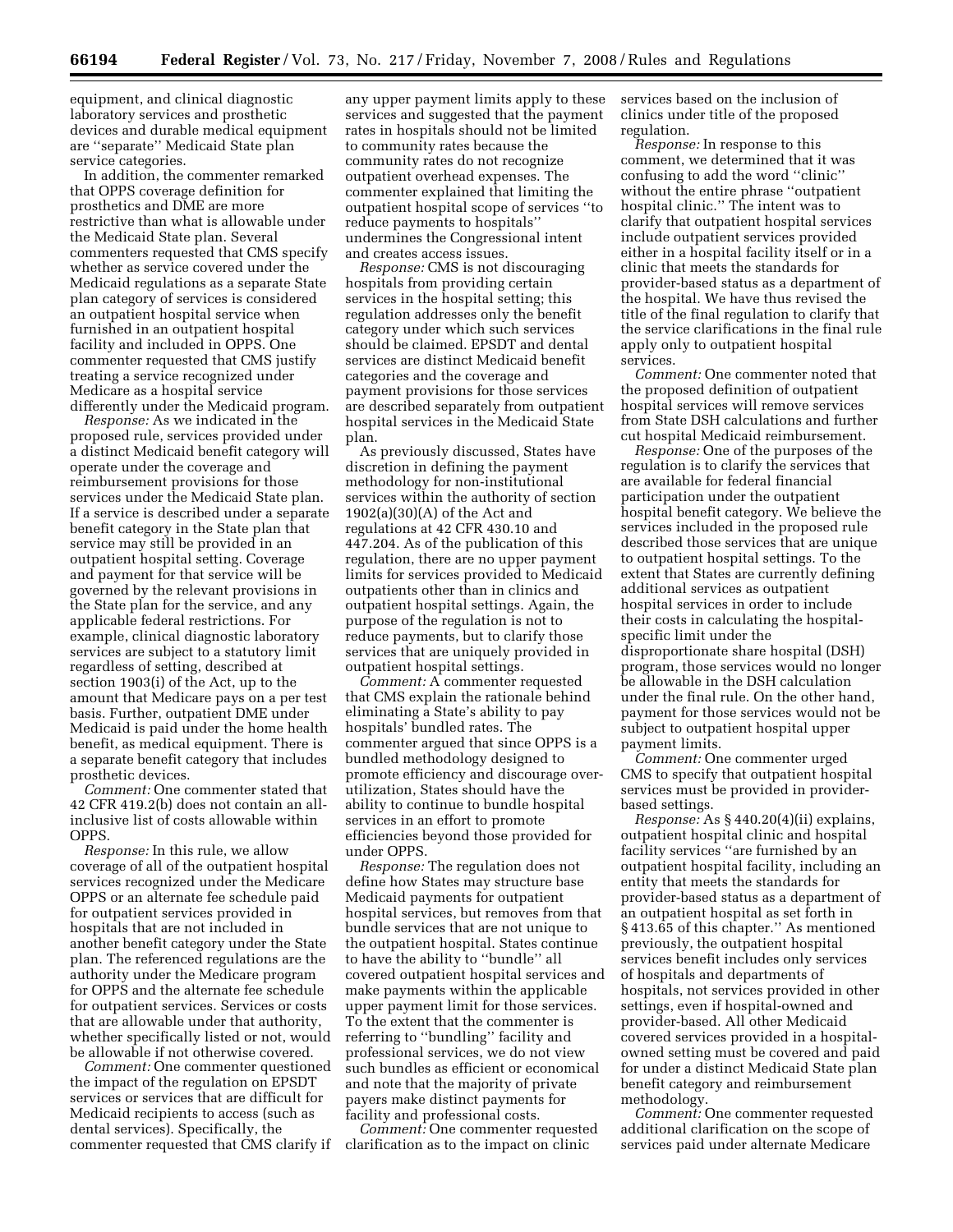payment methodologies as outpatient hospital services that would be included under this proposed definition.

*Response:* The final rule allows for coverage of any service that may be claimed as an outpatient hospital institutional service under the Medicare program with the exception of those services that are covered under another Medicaid benefit category in the State plan. Please refer to Medicare rules and guidance for further information on the scope of the Medicare outpatient hospital benefit.

*Comment:* One commenter requested that CMS ''confirm that costs for services not explicitly excluded from the OPPS are therefore includable (assuming that these services meet the other proposed criteria).''

*Response:* Only those services that are included in OPPS or an alternate Medicare fee schedule may be included as part of the Medicaid outpatient hospital benefit category.

*Comment:* One commenter stated that Title 42, § 410.20(b) of the CFR also excludes certain categories of hospitals from the Medicare OPPS. The commenter requested that CMS clarify that services included under this provision may be defined as Medicaid outpatient hospital services.

*Response:* The commenter was apparently referring to 42 CFR 419.20, since 42 CFR 410.20 refers to coverage of physician services. This rule does not require that States apply the OPPS payment system, but only that the definition of outpatient hospital services be consistent with the scope of services included under OPPS. In other words, whether a hospital is excluded from OPPS or not, the scope of outpatient hospital services would be uniform for both Medicare and Medicaid.

*Comment:* Many commenters stated that the rule would eliminate rural health clinics (RHCs) as eligible providers for DSH payments, even though their RHCs are largely an extension of a hospital, wherein the hospital: ''employs the RHC's personnel, pays its bills, performs quality assurance, credentials the physicians and physician assistants employed by the RHC, and provides medical supplies to the RHC.'' These commenters stated that eliminating RHCs from State DSH calculations would ''impede care'' in rural areas and create ''financial incentives to use scarce and expensive emergency department services'' rather than less costly RHC facilities. Many of these commenters referred to a Fifth Circuit Court of Appeals decision which allowed for the inclusion of services rendered in RHCs to be part of the outpatient hospital DSH calculation.

Several commenters opined that CMS does not have the authority to overturn the decision.

*Response:* The Fifth Circuit Court of Appeals decision was based in large part on an interpretation that, under then-current regulations, services rendered in hospital-based RHCs meet the definition of outpatient hospital services (and may be included in a hospital's DSH calculation even though paid as RHC services). The decision relied on the ambiguity in those regulations permitting an overlap between services that meet the definition of outpatient hospital services and also meet the definition of a service under another benefit category. Under this final rule, there would be no such overlap, and the services at issue in the Fifth Circuit case would have to be treated consistently for all purposes. This means: that unless the services provided in the RHCs meet the new definition of Medicaid outpatient hospital services, because the RHCs are provider-based outpatient departments of a hospital in accordance with 42 CFR 413.65, and the Medicaid agency recognizes the RHCs consistently as Medicaid outpatient hospital service providers, the services provided in rural health clinics could no longer be recognized as outpatient hospital services.

This makes sense because the payment systems for hospitals and for RHCs are completely different. Hospital payments are not required to reflect actual costs, but must include an adjustment to take into account the situation of hospitals that serve a disproportionate share of low income patients. In contrast, RHCs are paid through a prospective payment system based on actual costs that should reflect essentially the full cost of Medicaid services. There is no need for adjustments to reflect higher costs for RHCs, because the payment level is on a full cost basis.

*Comment:* Many commenters opposed the proposed rule because the upper payment limit references to the Medicare cost report (CMS 2552) do not recognize graduate medical education (GME) costs. Several of these commenters remarked that restricting GME payments violates the 1-year congressional moratorium, passed as part of the U.S. Troop Readiness, Veterans Care, Katrina Recovery, and Iraq Appropriations Act of 2007, stating that the regulation presents ''restrictions on Medicaid graduate medical education (GME) payments.'' One commenter noted that GME costs ''are included on hospital cost reports and Medicare pays them,'' while another

commenter stated that GME costs are located on the Medicare cost report at Worksheet B, Part 1, Column 25. Several commenters stated that the exclusion of GME from the cost report references used to calculate outpatient upper payment limits will have a tremendous financial impact on teaching hospitals.

*Response:* This regulation does not prohibit States from covering or paying for GME and thus does not address the issues set forth in the proposed rule that was subject to a congressional moratorium. In addition, the provisions of the proposed regulation at 42 CFR  $447.321(b)(1)(i)(B)$  have not been included in this final regulation.

However, regardless of whether a Medicaid program determines to make a GME payments or adjustments for outpatient hospital services, the Medicare program does not make GME payments for outpatient hospital services. As we explained in the proposed rule, the aggregate UPL based on Medicare is reasonable only when there is a consistent definition of outpatient hospital services between Medicare and Medicaid.

*Comment:* One commenter requested additional information regarding the overlap between the proposed changes to 42 CFR 440.20(d) and diagnostic services under the proposed rehabilitative services regulation under 42 CFR 440.130(d) particularly, how States should reconcile the provisions.

*Response:* We have reviewed the changes proposed to 42 CFR 440.130(d) and do not see a conflict with the regulatory changes implemented in this final regulation. Rehabilitative services fall under a distinct Medicaid benefit category and are defined and paid under the Medicaid State plan provisions for rehabilitative services.

### **III. Provisions of the Final Regulations**

As a result of our review of the comments we received during the public comment period, we are making revisions to the proposed regulation published on September 28, 2007. The title of the proposed regulation is revised to make it clear that the definition of outpatient hospital services also applies to services provided in outpatient hospital clinics. The title will now read: ''Outpatient hospital facility (including outpatient hospital clinic) services.'' In addition, we have modified the phrase ''a department of an outpatient hospital'' at § 440.20(a)(4)(ii) to read ''a department of a provider'' as this exact terminology is used in the referenced Medicaid provider-based definition at 42 CFR 413.65. We are also reserving action on the proposed changes to 42 CFR 447.321, the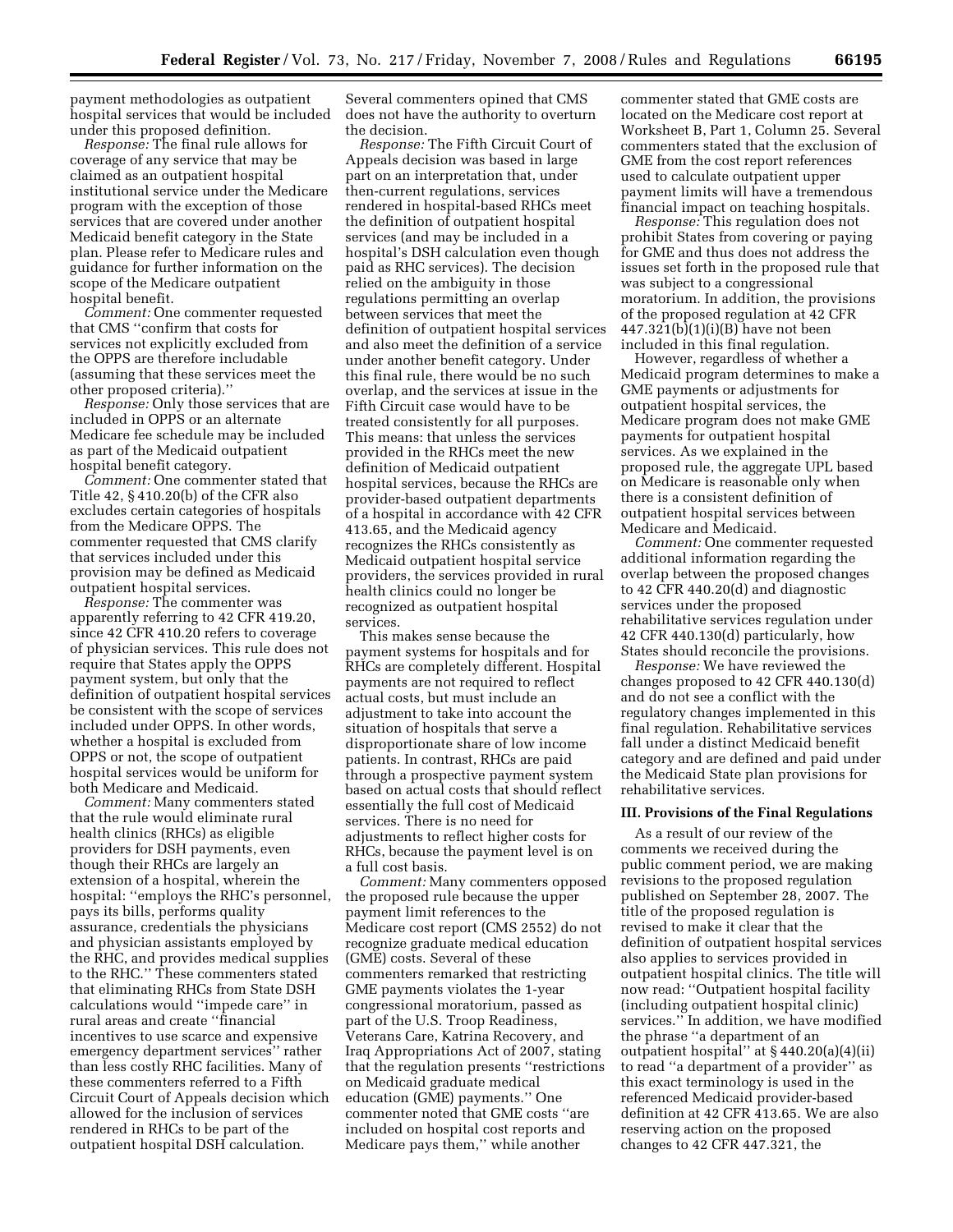outpatient hospital and clinic upper payment limits. We may address these provisions at a future date. All other provisions are adopted as proposed.

# **IV. Collection of Information Requirements**

This document does not impose information collection and recordkeeping requirements. Consequently, it need not be reviewed by the Office of Management and Budget under the authority of the Paperwork Reduction Act of 1995.

## **V. Regulatory Impact Statement**

#### *A. Overall Impact*

We have examined the impact of this rule as required by Executive Order 12866 on Regulatory Planning and Review (September 30, 1993, as further amended, the Regulatory Flexibility Act (RFA) (September 19, 1980, Pub. L. 96– 354), section 1102(b) of the Social Security Act, section 202 of the Unfunded Mandates Reform Act of 1995 (Pub. L. 104–04), and Executive Order 13132 on Federalism (August 4, 1999), and the Congressional Review Act (5 U.S.C. 804(2)).

Executive Order 12866 (as amended by Executive Order 13258 directs agencies to assess all costs and benefits of available regulatory alternatives and, if regulation is necessary, to select regulatory approaches that maximize net benefits (including potential economic, environmental, public health and safety effects, distributive impacts, and equity). A regulatory impact analysis (RIA) must be prepared for rules with economically significant effects (\$100 million or more in any 1 year). This is not a significant or economically significant rule because the size of the anticipated reduction in Federal financial participation is not estimated to have an economically significant effect of more than \$100 million in each of the Federal fiscal years 2008 through 2012.

The RFA requires agencies to analyze options for regulatory relief of small businesses if a rule has a significant impact on a substantial number of small entities. For purposes of the RFA, we estimate that small entities include small businesses, non-profit organizations, and small governmental jurisdictions. Most hospitals and most other providers and suppliers are small entities, either by being non-profit organizations or by meeting the SBA definition of a small business of having revenues of less than \$7.0 million to \$34.5 million in any 1 year. The Secretary has determined that this final rule would not have a direct impact on

providers of outpatient hospital services that furnish services pursuant to section 1905(a)(2)(A) of the Act. This rule will directly affect States and we do not know nor can we predict the manner in which States will adjust or respond to the provisions of this rule.

CMS is unable to determine the percentage of providers of outpatient hospital services that are considered small businesses according to the Small Business Administration's size standards with total revenues of \$7.0 million to \$34.5 million or less in any 1 year. Individuals and States are not included in the definition of a small entity. In addition, section 1102(b) of the Act requires us to prepare a regulatory impact analysis if a rule may have a significant impact on the operations of a substantial number of small rural hospitals. This analysis must conform to the provisions of section 604 of the RFA. For purposes of section 1102(b) of the Act, we defined a small rural hospital as a hospital that is located outside of a Core Based Statistical Area for Medicaid payment regulations and has fewer than 100 beds. We are not preparing an analysis for section 1102(b) of the Act because we have determined and the Secretary has determined that this final rule will not have a direct significant economic impact on small rural hospitals. The rule would directly affect States and we do not know nor can we predict the manner in which States would adjust or respond to the provisions of this rule.

Section 202 of the Unfunded Mandates Reform Act (UMRA) of 1995 also requires that agencies assess anticipated costs and benefits before issuing any rule whose mandates require spending in any 1 year of \$100 million in 1995 dollars, updated annually for inflation. In 2008, that threshold level is approximately \$130 million. Since this rule will not mandate spending in any 1 year of \$130 million or more, the requirements of the UMRA are not applicable.

Executive Order 13132 establishes certain requirements that an agency must meet when it promulgates a proposed rule (and subsequent final rule) that imposes substantial direct requirement costs of State and local governments, preempts State law, or otherwise has Federalism implications. Since this rule would not impose any costs on State or local governments, preempt State law, or otherwise have Federalism implications, the requirements of E.O. 13132 are not applicable.

# *B. Anticipated Effects*

On March 3, 2008, the Committee on Oversight and Government Reform published a report titled: ''The Administration's Medicaid Regulations: Summaries of State Responses.1'' The report provided a state-by-state analysis of the anticipated monetary effects of several proposed Medicaid regulations, including CMS 2213–P. In addition, the report quoted specific concerns from Medicaid Directors in relation to the proposed rules.

Of the States that participated in the analysis, twenty-two reported no potential loss in FFP, four reported a specific monetary loss, and eighteen reported there may be a potential loss of FFP but were unable to estimate a monetary amount as a result of CMS 2213–P. One year after implementation of CMS 2213–P, California estimated a potential \$266 million loss; while Illinois projected a loss of \$700 million after one year. In addition, Missouri estimated losses of approximately \$6 million and Louisiana calculated a \$3 million impact after one year.

Based upon our review of the Medicaid Directors' concerns and the public comments received in response to the proposed rule, we believe that the potential for monetary loss is overstated in the analysis due to misunderstandings of the goal and scope of the proposed rule. Though many of these misunderstandings are clarified in our responses to the public's comments, we will attempt to address the primary concerns detailed in the Committee's report.

The purpose of this final regulation is to improve the functionality of the applicable upper payment limits under 42 CFR 447.321 (which are based on a comparison to Medicare payments for the same services), provide more transparency in determining available hospital coverage in any State, and generally clarify the scope of services for which Federal financial participation (FFP) is available under the outpatient hospital services benefit category.

As discussed in detail in the response to public comment, the rule will not eliminate any covered Medicaid services under Title XIX, restrict the provision of a Medicaid service by a qualified Medicaid provider to a Medicaid outpatient, or dictate the methodologies through which States may reimburse providers for services in accordance with applicable federal statute and regulations. In our review of State plan amendments for outpatient hospital services, CMS noted only one State that would be in violation of the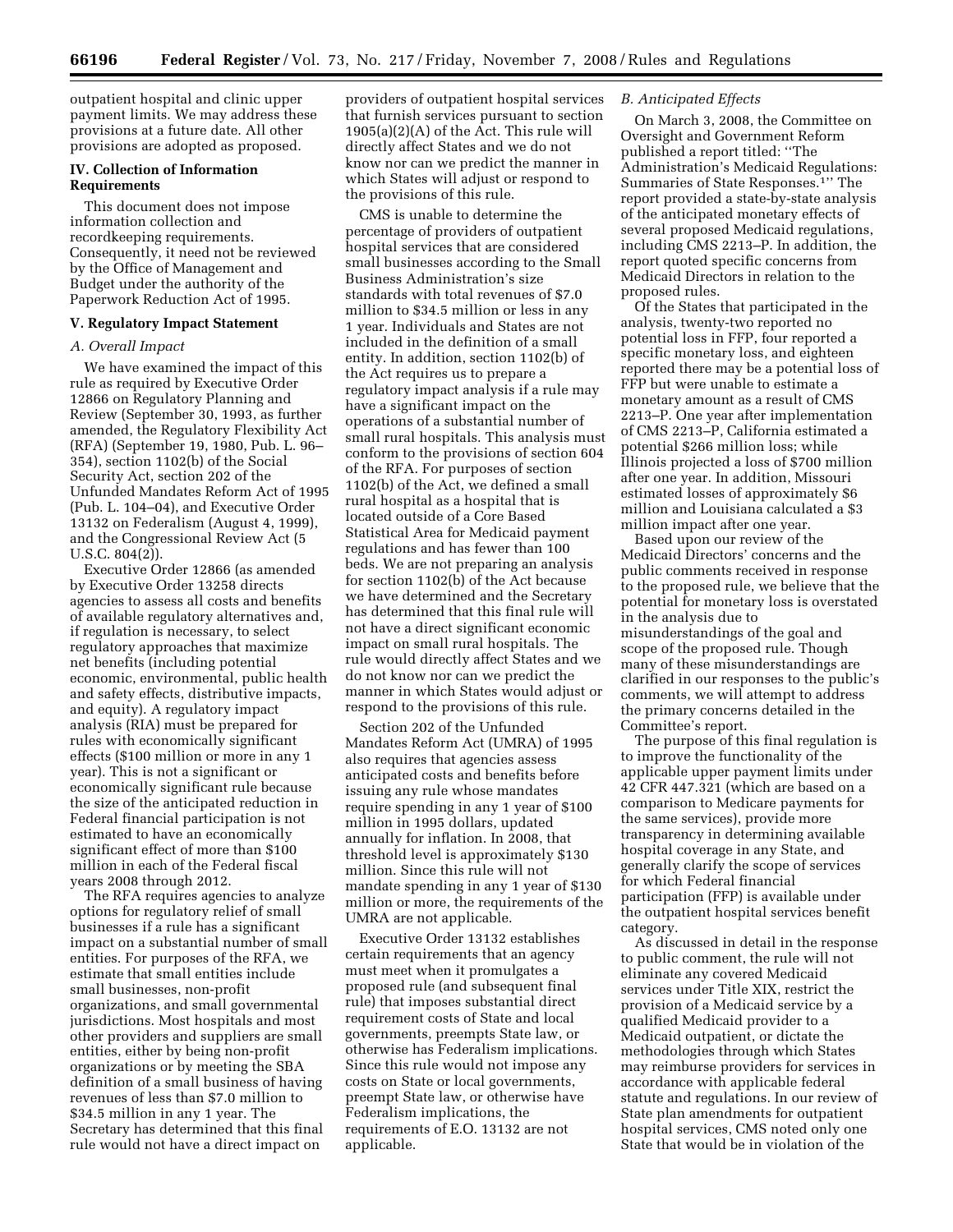proposed rule at the time of publication. Since the publication of the proposed rule, the State has taken measures to remove from the State plan those services that would no longer be covered as part of the outpatient hospital benefit.

In response to this concern, we emphasize that States continue to have the authority to pay for any Medicaid service that is rendered in a noninstitutional setting by a qualified Medicaid provider and establish economic and efficient payment rates for those services that attract sufficient willing and qualified providers. Removing these services from the outpatient hospital benefit category does not equate to non-coverage or nonpayment of the services in outpatient hospitals or other non-institutional settings. Therefore, we do not believe there will be a monetary impact as States will continue to have the ability to receive Federal matching funds for covered Medicaid services paid under the appropriate benefit category. However, to the extent a State would not choose to adjust payment methods appropriately, there could be a financial impact on the State. But, this is at the discretion of the State and CMS can not quantify this possibility.

Instead, the regulation calls for States to define Medicaid services under the appropriate coverage and payment provisions of the State plan. Currently, services provided in non-institutional settings, with the exception of outpatient hospitals and clinics, do not have specific upper payment limits defined in regulation. States are free to set economic and efficient State plan payment rates in consideration of the Medicaid costs of providing services within the various settings where outpatients receive care. In some instances, this could result in increased Medicaid payments for some of these services. Therefore, we do not anticipate that the regulation defining what is covered as an outpatient hospital facility service will result in significant reductions in FFP for Medicaid service providers or place significant administrative burdens upon States.

We specifically requested comments on the regulatory impact analysis and the comments and responses are summarized below. Several providers and States noted a loss of specified or unspecified dollar amounts that would result from the change in the coverage definition. However, the public comments did not provide for any concrete evidence that would support such a significant reduction in FFP. Therefore, we are unable to determine if those reported monetary losses are

based upon misunderstandings of the regulation's scope and intent or whether States' action in response to the regulation, within allowable Medicaid authority, will offset the potential losses.

The second major concern voiced through the public's comments and the Committee's report addressed the potential FFP and administrative impact of the upper payment limit requirements. Particularly, the Illinois Medicaid Director responded to the Committee's report by stating that CMS 2213–P ''will constrain the ability of states like Illinois to use the room in the UPL to supplement their relatively low federal DSH allotments.'' Several public commenters and Medicaid Directors also indicated that the UPL requirements would place new administrative burdens upon State Medicaid agencies. We are puzzled by the comments because the proposed rule did not deviate from the current regulatory definition of the Medicaid outpatient hospital upper payment limit, a reasonable estimate of Medicare payment for equivalent services, or CMS's historic expectations of a reasonable upper payment limit for the services. However, these types of concerns should be alleviated because the clarifying provisions to the UPL regulation have been removed from this final rule.

Finally, based on the public comments, many felt that we failed to fully discuss the potential impact of the regulation on State disproportionate share hospital calculations for outpatient hospital services. We believe that Louisiana's Medicaid Director raised this issue in the Committee report by stating: ''Implementation of the proposed rule may cause a loss of essential medical services in underserved rural areas.'' As noted in the response to public comments, a rural health clinic or other Medicaid provider that does not meet the definition of a department of a hospital or outpatient hospital and/or is paid under a State plan reimbursement methodology other than that defined for outpatient hospital services may not be considered in a State's Medicaid DSH calculation for outpatient hospital services.

Louisiana is currently including rural health clinics in the Medicaid DSH calculation. Because the scope of services provided within these clinics and what, if any, relationship exists between the clinics and a main hospital provider are not transparent in the State plan, CMS is unable to determine if the clinics are departments of an outpatient hospital and could continue to be

included in the State's DSH calculation. Therefore, we do not dispute the amount reported to the Committee by Louisiana. Likewise, for any other State that is including the uncompensated costs of services that would no longer be considered outpatient hospital services there would be a potential reduction in uncompensated costs that could be recognized through Medicaid DSH payments. However, we believe that most States could find other allowable uncompensated inpatient and outpatient hospital costs that could be recognized for Medicaid DSH purposes and that, at least in part, offset potential losses that result from this regulation.

# *Public Comments*

Within the proposed regulation's regulatory impact analysis, we noted that data was unavailable to calculate the exact impact of the regulation because of the lack of transparency with State outpatient hospital coverage provisions and the resulting payments for services. However, we stated that we did not believe that the regulation would have a significant impact because we believed that a majority of States were in compliance with the provisions of the proposed rule. We specifically requested public comments concerning the regulatory impact analysis and have revised the analysis as part of this final rule.

*Comment:* Several commenters opposed the rule because of CMS's inability to conduct a regulatory impact analysis. One commenter argued that ''before a regulation of this magnitude is implemented, the impact should be specified and addressed.'' Some commenters also stated that, absent an impact analysis, the rule was bad public policy and should be withdrawn. Several commenters argued that the impact analysis was in violation of Executive Order 12886 and the Congressional Review Act.

*Response:* CMS specifically requested that the public provide comments on the regulatory impact analysis and data to help develop the analysis. We have revised the statement accordingly.

*Comment:* A number of commenters stated that since CMS has identified only one State that would violate the proposed rule, the administrative burden and restrictions in defining the Medicaid outpatient hospital benefit placed upon States is unjustified.

*Response:* We believe that the vast majority of States are in compliance with the regulation. Therefore, we do not agree that the regulation would cause a significant administrative burden. As detailed in the proposed regulation, we are implementing the